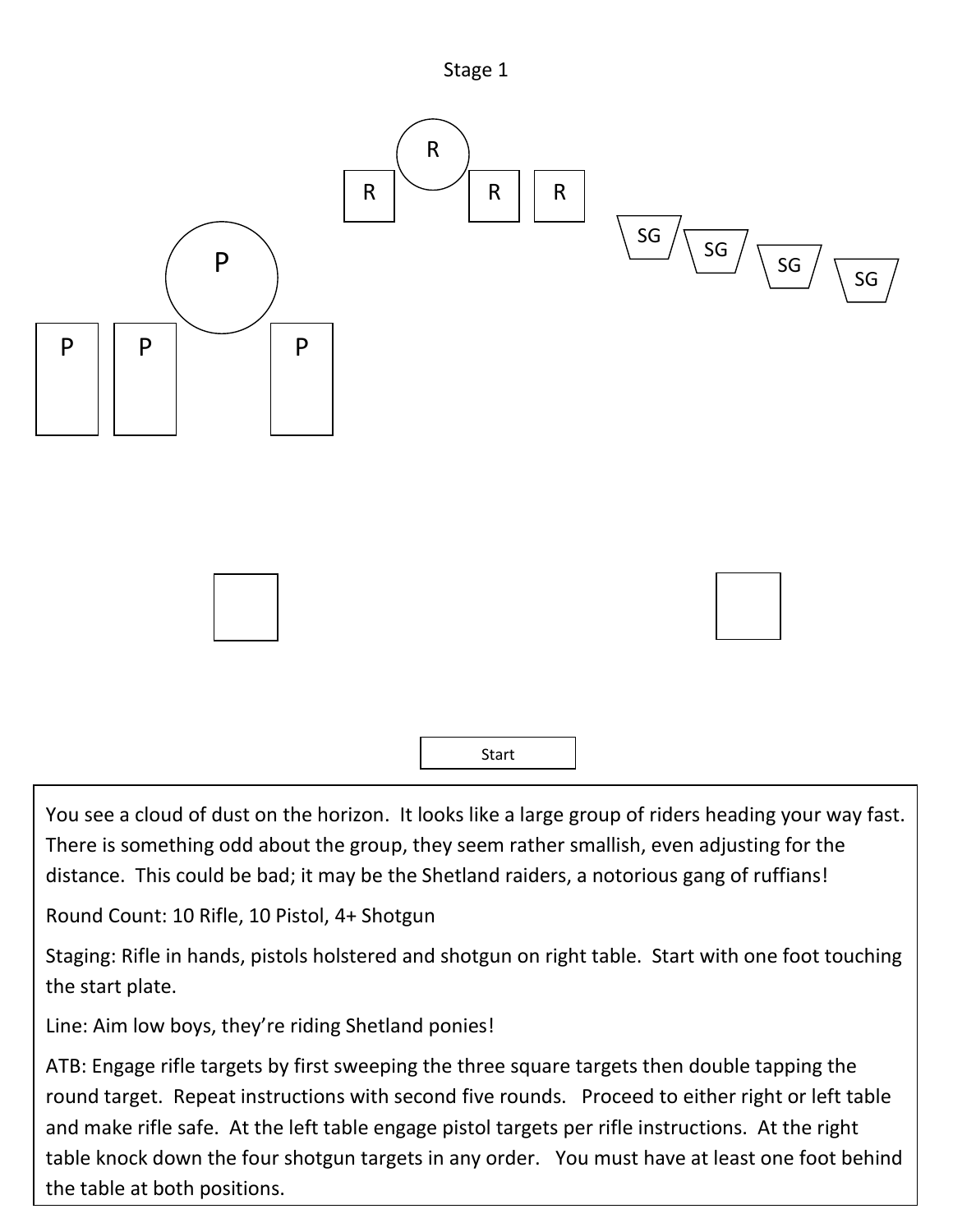



Seeing that you have prevailed against the Shetland Gang you decide to head to town and celebrate with some suitable beverages.

Round Count: 10 Rifle, 10 Pistol, & 4+ Shotgun

Staging: Rifle in hands, pistols holstered, shotgun on right table. Start standing with one foot touching the start plate.

Line: Yippie-i-aye!

ATB: With rifle engage the rifle targets by first double tapping the round target and then sweeping the three square targets, repeat instructions with second five rounds. Next go to either the right or left table and make rifle safe. At the left table engage pistol targets per the rifle instructions. At the right table knock down the four shotgun targets in any order. You must have at least one foot behind the table at both positions.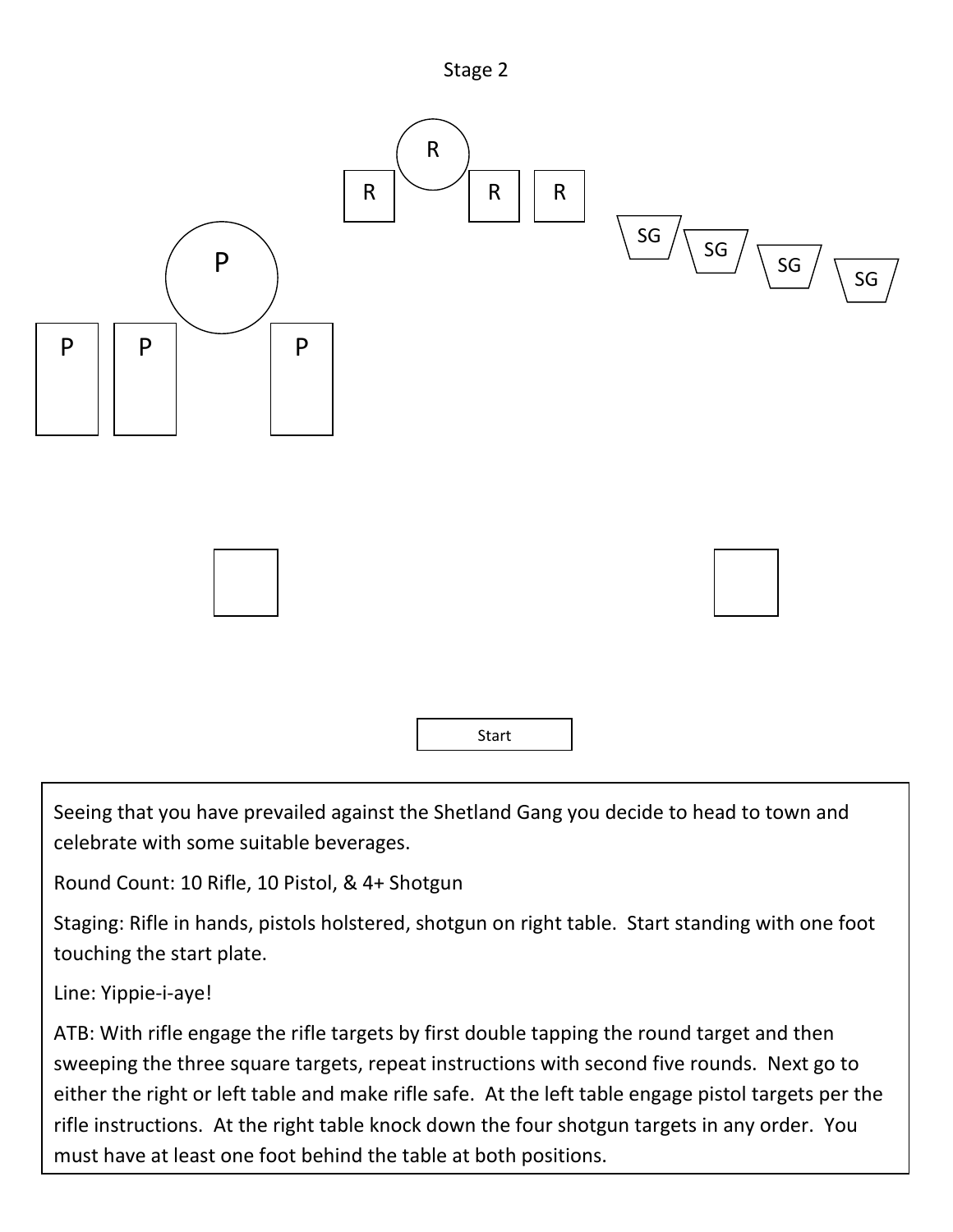



Seems like a lot of men and women are wearing masks these days, what with that?

Round Count: 10+1 Rifle, 10 Pistol, 6+ Shotgun

Staging: Pistols holstered, shotgun staged on table and rifle held at cowboy port arms. Start standing with one foot on start plate.

Line: Who are these masked cowfolks!

ATB: Engage the two rifle targets in an alternating Lawrence Welk sweep starting on either target, i.e. 1 on 1, 2 on 2, 3 on 1, and 4 on 2. For a 10 second bonus, reload one round off your person and engage the bonus target (you do not have to engage the bonus target). Go to table and make rifle safe. You may shoot either shotgun or pistol next. With pistol engage pistol targets as per rifle. With shotgun knock down the six shotgun targets in any order.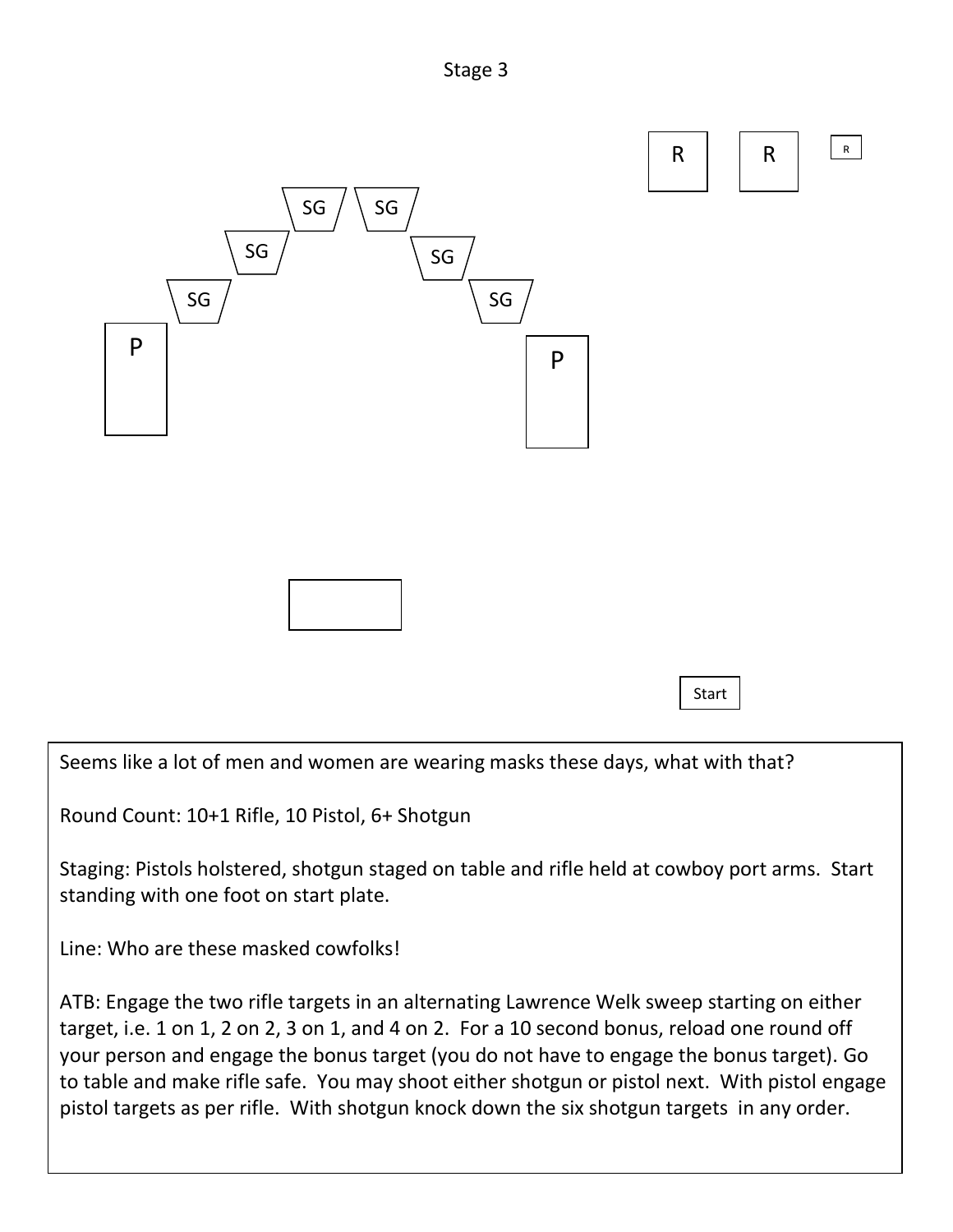



**Start** 

There is lots of talk about town concerning the pandemic. It is kind of a real downer; folks could use some perking up!

Round Count: 10 Rifle, 10 Pistol, 6+ Shotgun

Staging: Pistols holstered, shotgun on table and rifle held at cowboy port arms. Start standing with one foot on start plate.

Line: Let's Party!

ATB: Place 5 rounds on each of the two rifle targets. Go to table and make rifle safe. You may shoot either shotgun or pistol next. With pistol engage pistol targets as per rifle. With shotgun knock down the shotgun targets starting with the two most inside targets, then the two middle targets and finally the two outside targets.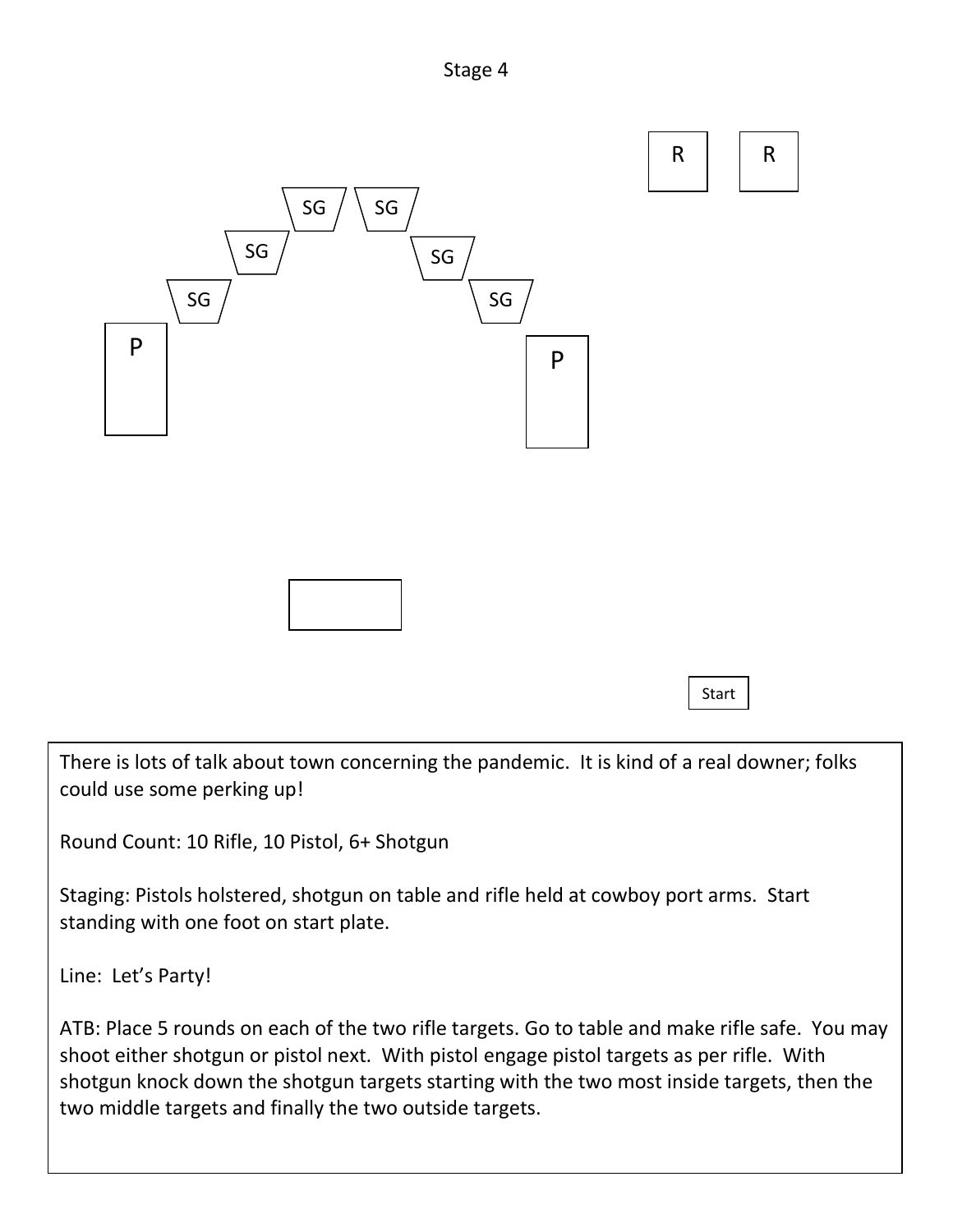Stage 5



It was a hard winter, but you kept most of your herd alive. Now its time to move them to market and reap your award.

Round Count: 10 Rifle, 10 Pistol, 4+ Shotgun

Staging: Rifle on middle table, pistols holstered and shotgun on right table. Start behind table of choice, both hands on table, not touching a gun.

Line: Head'em Up!

ATB: If starting at pistol position engage the pistols targets with two five round Nevada sweeps. (Note: You must have at least one foot behind the table.) Go to rifle position and engage rifle targets in a ten round Nevada sweep. Move to the shotgun position. Knock down the four shotgun targets in any order.